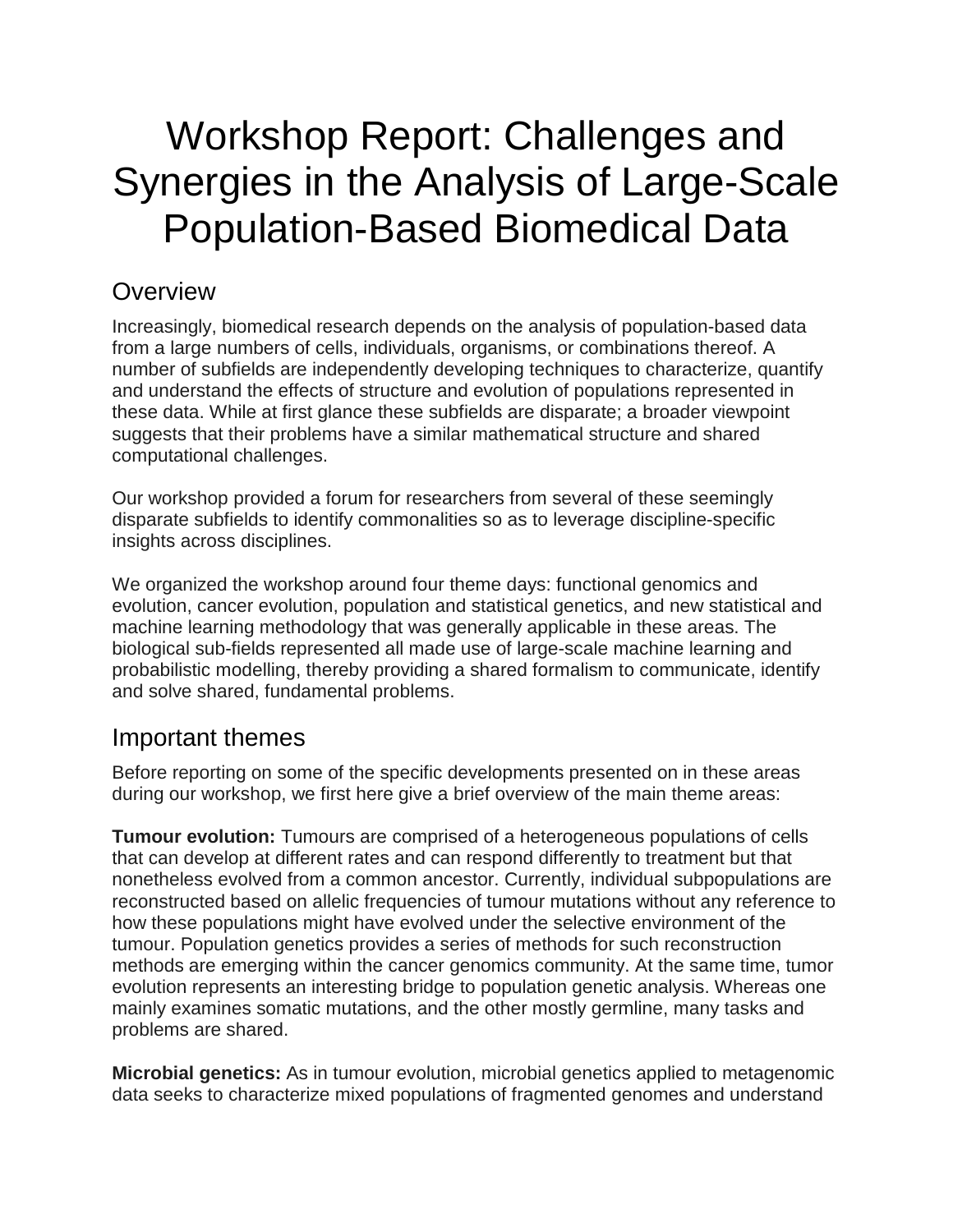their evolution and population dynamics in response to external stress. For example, one goal is to understand how populations of pathogenic microbes spread and evolve to evade treatment and immune response. Even non-pathogenic microbes, such as those of the gut, have been shown to be important to human health and response to drug treatment. Like tumour evolution, reconstructing individual microbial genomes from aggregate population samples remains an unsolved problem. Challenges faced in this field also bear resemblance to problems of sub-phenotyping in genetics for precision medicine, as well as dealing with heterogeneous populations of cell-types in epigenetics. In all these areas one needs to understand how to distinguish and characterize different entities so that each can be properly taken into account in the model and understood in the context of the problem at hand.

**Precision medicine:** Precision medicine based on, for example, genetic and epigenetic markers seeks to detect genetic traits that predispose individuals to disease. In particular, cross-sectional population analysis helps us to tease apart the genetic underpinnings of disease but important questions remain on how to detect and correct for population structure and latent subtypes within large-scale, heterogeneous genetic studies--problems also present in the other subfields in this workshop.

**Population genetics:** Human population genetics seeks to understand how our genome came to be, owing to evolutionary pressures and random processes. This field has developed methods for inferring selective pressures and population dynamics which can benefit other subfields mentioned previously. Furthermore, these subfields provide a fertile ground to test and extend the basic theoretical foundations of the population genetics.

Next we synthesize the presentation's mathematical and statistical content into relevant summaries.

### 1. Scaling computational methods and data structures to extremely large data sets.

To fully leverage the power of modern genomic data sets, one must adapt the data structures and algorithms to handle millions of individuals each with measurements for millions of markers. Participants described how they used tree sequences to build linked ancestral recombination graphs genome-wide as motivation for fast new data structures, yielding massive (250x) compression, and quick access. Guiding principles for development of their approaches was that the approaches must scale to millions of genomes.

Scaling and efficiency were a focus in the analysis of RNA-seq data as well. Here we discussed using pseudo-alignment methods to map RNA reads to equivalence classes of transcripts. This equivalence class representation was deemed to be an informationrich but scalable representation of an RNA-seq assay.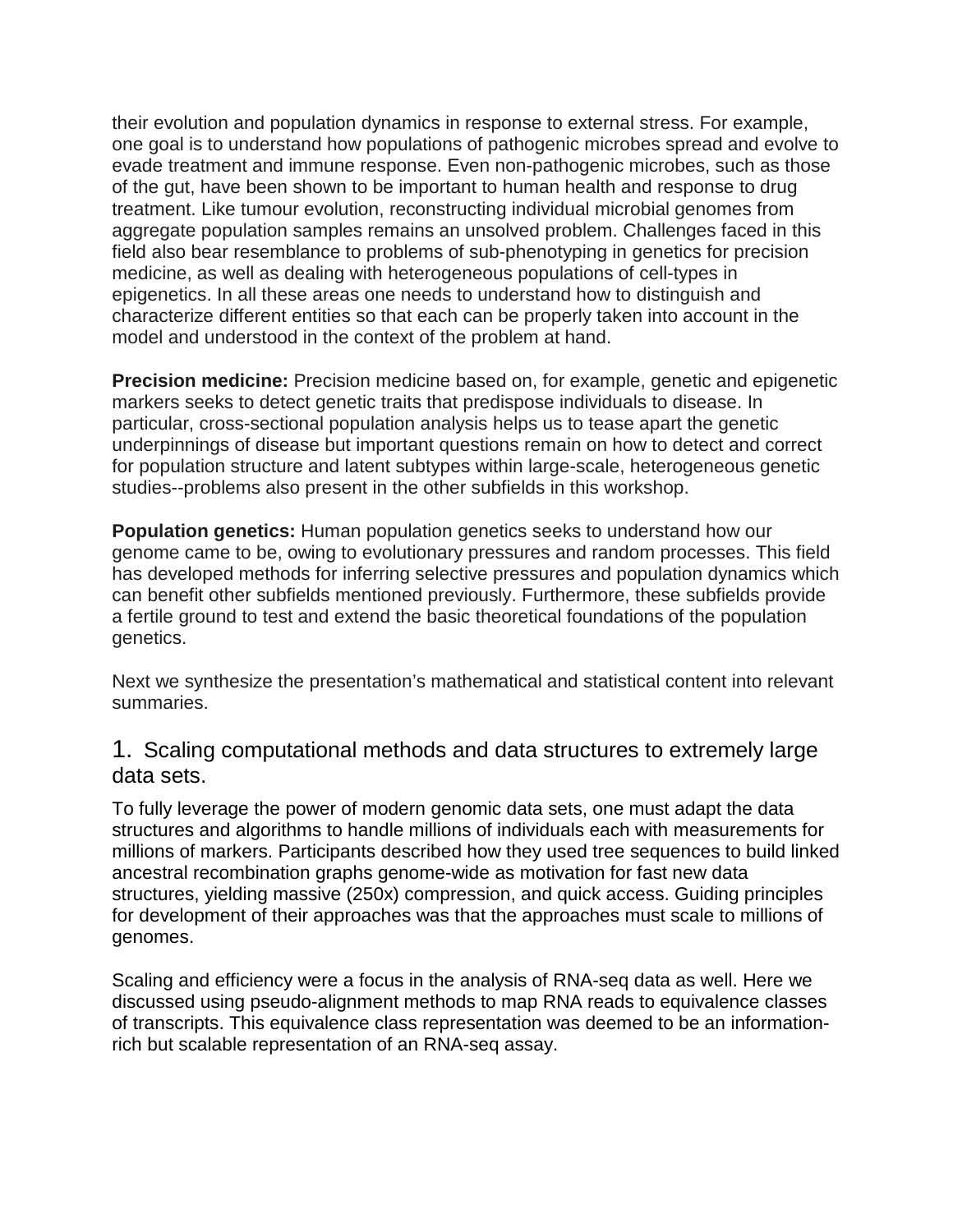2. Developing robust statistical inference methods for noisy and incomplete population genomic data with potentially non-standard noise models and incorrect modelling assumptions.

Single-cell sequence methods provide a variety of challenges. In addition to measurement noise that is so typical of genomic analyses, there is a high degree of dropout -- 90%-95% of measurements are missing. Strategies discussed to address these issues including Bayesian modelling of measurement covariances to fill in missing data. Also, the populations being measured are undergoing differentiation, and various talks discusses methods for modelling and recovering the underlying discrete structure. We discuss both tree-based methods and methods that learn intersecting manifold. Problems with established methods for measuring heritability were presented, as well as fixes to them. These problems centered on the priors used for SNP effect sizes and on how to properly handle the linkage disequilibrium (LD) among the SNPs in these estimates. In the first case, the prior on effect sizes often scales with the minor allele frequency, whereas empirical evidence was presented that this may not be advisable. Additionally, a method for how to account for the LD was presented and shown to perform well.

3. Detecting and correcting for interactions among subpopulations or other latent confounding factors including sample heterogeneity, and hidden functional sub-types in input or output data.

Several participants discussed generalizing standard (marginal and mean-based) genome-wide association studies to account for and leverage related traits, latent subphenotypes, and testing for differences in covariances rather than means. For example, a method for prediction of and clustering of genes by co-expression was developed, as well as a new Bayesian covariance test. Generalized linear mixed models were developed to find power in related traits and interaction with environmental exposures. Finally, methods for discovering more relevant, underlying traits from those recorded, were discussed.

4. Teasing apart sub-populations as confounders, or as interesting entities in and of themselves.

Whole genome sequencing of tumour DNA provides a summarized assessment of mutational diversity in an entire population of cancer cells. We discussed an international effort (Pan-Cancer Analysis of Whole Genomes) of 800 researchers to joint analyze WGS from 3,000 tumour samples. Work was presented on the overview of this project, showing that almost all tumour samples contained multiple cancer subpopulations. Critical to this project were new methods developed to combining clusterings together to identify consensus clusters -- three such consensus building methods were discussed. We also discussed various means by which tumours can change the chromosomal structure of human genomes and how to detect these catastrophic events, and methods to reconstruct the evolutionary history of an individual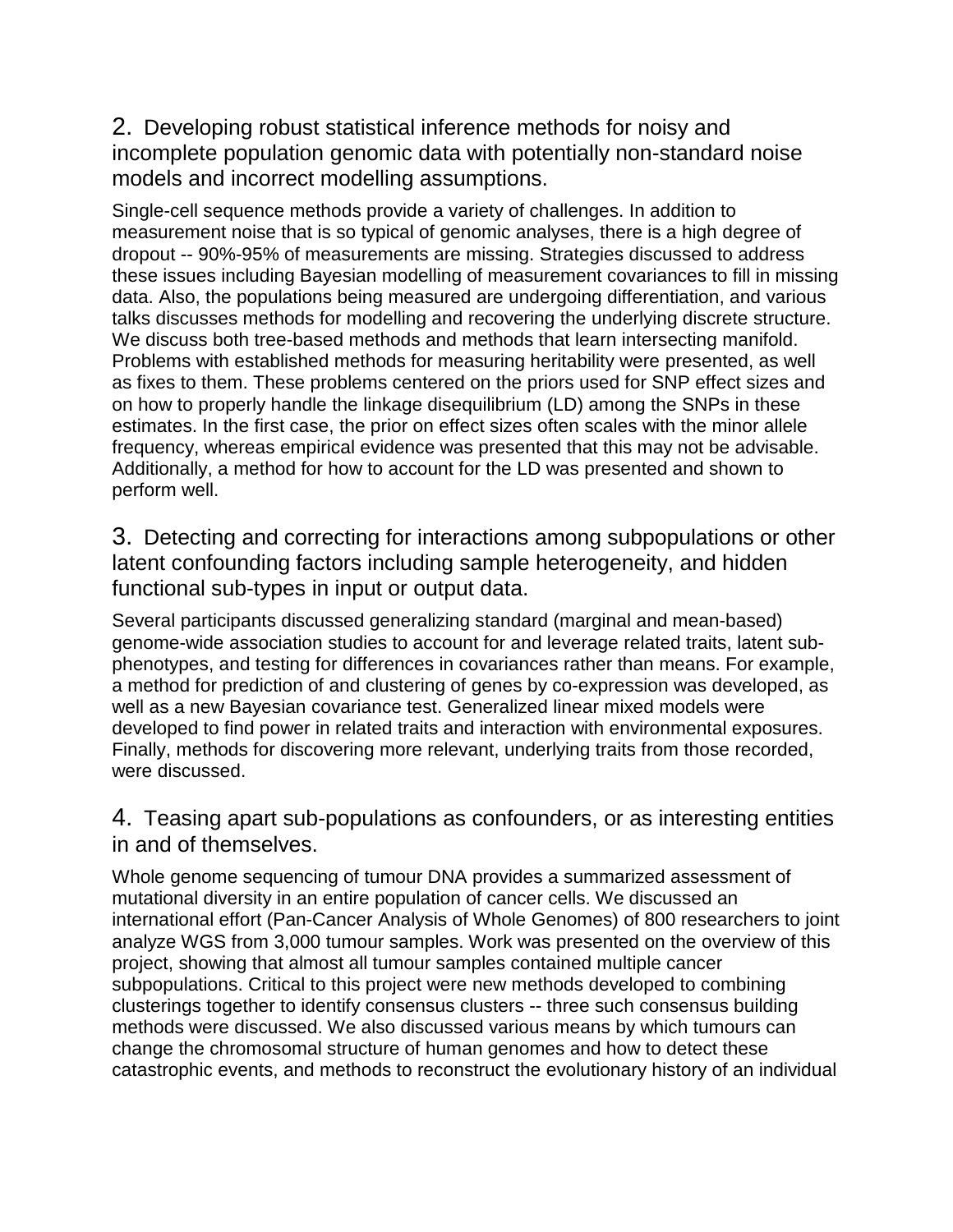tumour based on allele frequency data and a small number of unphased pairs of mutations linked by paired-end reads.

Methods for handling confounding factors in epigenetics studies have been emerging over the past few years. Some of these are based on linear mixed models, and others on PCA, or combinations of these. A new method for sparse PCA was presented and shown to have nice theoretical guarantees under some assumptions. The key idea is to compute a low rank approximation of the methylation data matrix by using only the most correlated methylations sites and discarding the rest.

Presentations also covered the problem of sub-phenotyping disease populations in order to identify homogeneous groups within a single, heterogeneous disease, such as type 1 diabetes.

### 5. Using evolutionary theory to help understand present-day populations

Several participants using evolution as a lens to understand present-day species. We had various presentation that discussed how to identify transcription factors with shared DNA sequence specificity. These and similar methods were used to reconstruct the ancestral binding specificities of these TF, and one participant described an effort to reconstruct transposable elements and model the arms race between TFs that evolved to silence these elements and the elements themselves. We discussed a modern-day arms race where by a parasitic worm silences gene expression in mouse cells through a RNAi mechanism previously thought to only exist in worms.

We also discussed the mechanisms of genome evolution and gene regulation based on an analysis of the sponge genome. Sponge genomes are one of the most compact, but intron-rich, genomes. We discussed mechanisms by which this could occur.

Evolution is surprising. One presentation discussed a microbial evolution experiment during which yeast populations reproducibly evolve very similar copy number changes in response to nutrient stress. Particularly surprising was that even within a single population, in a single evolution experiment, this copy number event appeared almost simultaneously across multiple cells.

### 6. Adapting deep learning and other machine learning methods for particular domains

As data sets increase in size in some biological application domains, it becomes useful to leverage the automatic feature-generation of neural networks, some of which are deep. But no one went off the deep end. A new method for using selective attention mechanisms for predicting whether a gene was "off" or "on" based on histone modification data. Leveraging a reinforcement-learning based CNN added additional power. Several presentations were centered on how to predict protein structure from sequence, using statistical physics and neural network approaches. One particularly unique idea that emerged was the idea of using reinforcement learning to fold a protein, even though on the face of it can be viewed as a straightforward prediction problem.